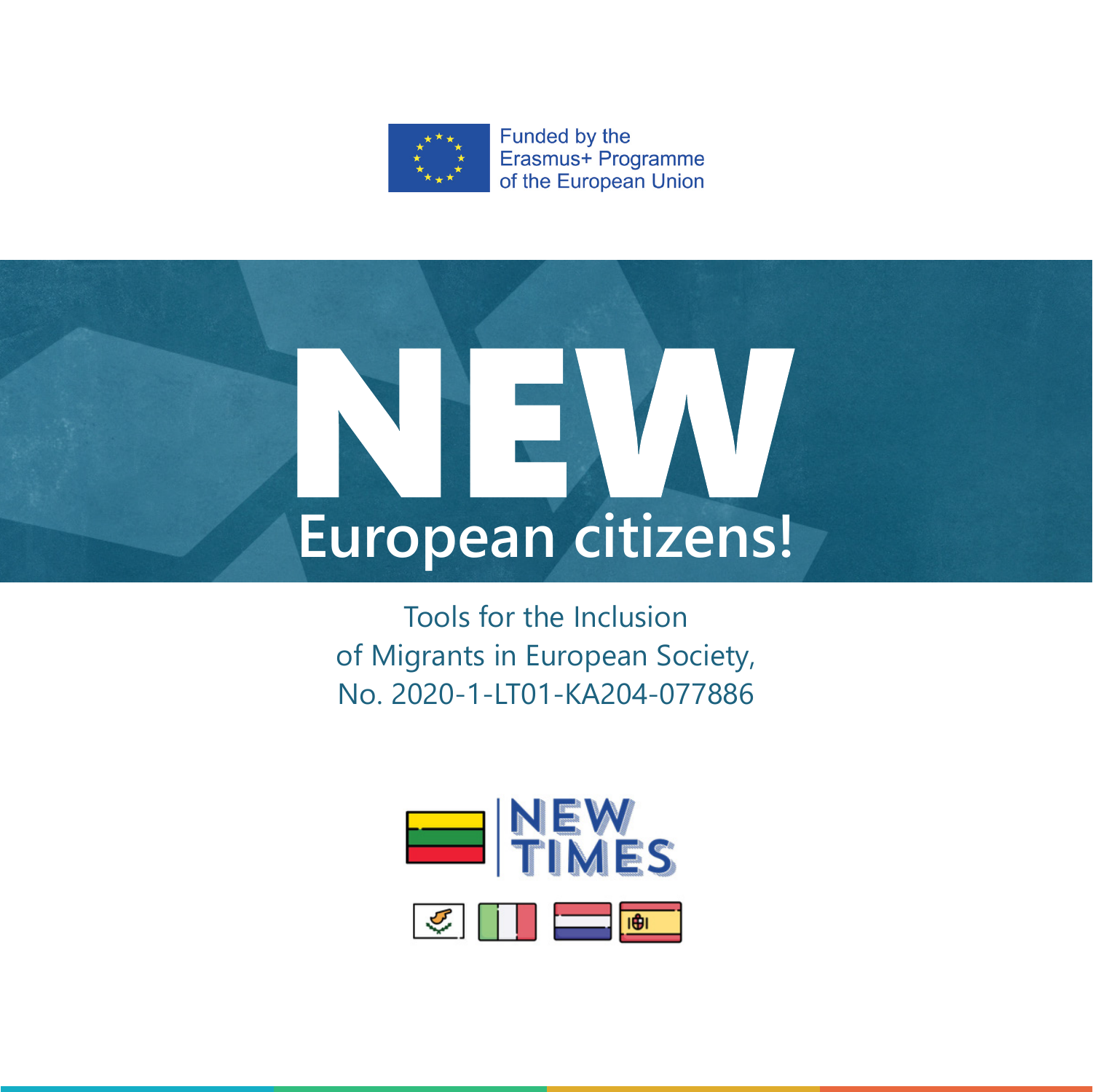## **CONTEXT OF NEW TIMES**

The European Union has found itself unprepared to govern the mass migration phenomenon of the last five years (2015- 2020), as many of the tools to manage it are still in the hands of the national states. For their part, individual states have not shown a willingness to act together and according to common rules. The initiatives have thus fragmented.

However, the European Commission has tried to activate programs and funding for projects to support the reception and inclusion of migrants and refugees, however, little has been done about a complete social and political inclusion that takes into account the rights / duties of citizenship within the national communities and within the common European home.

This is an important task, on which the future stability of the EU institutions and the preservation of its principles inspired by the dignity of the person will depend.

#### **AIM OF THE PROJECT**

To exchange good practices at transnational and European level and to outline new approaches, methods and tools for the training of migrants and refugees from third countries as future aware and responsible European citizens.

## **TARGET GROUPS**

- Adults' Teachers and trainers / mentors / expert professionals;
- Migrants and refugees;
- ◆ Policy Makers.

#### **PROJECT DURATION**

2020-11-01 – 2022-08-31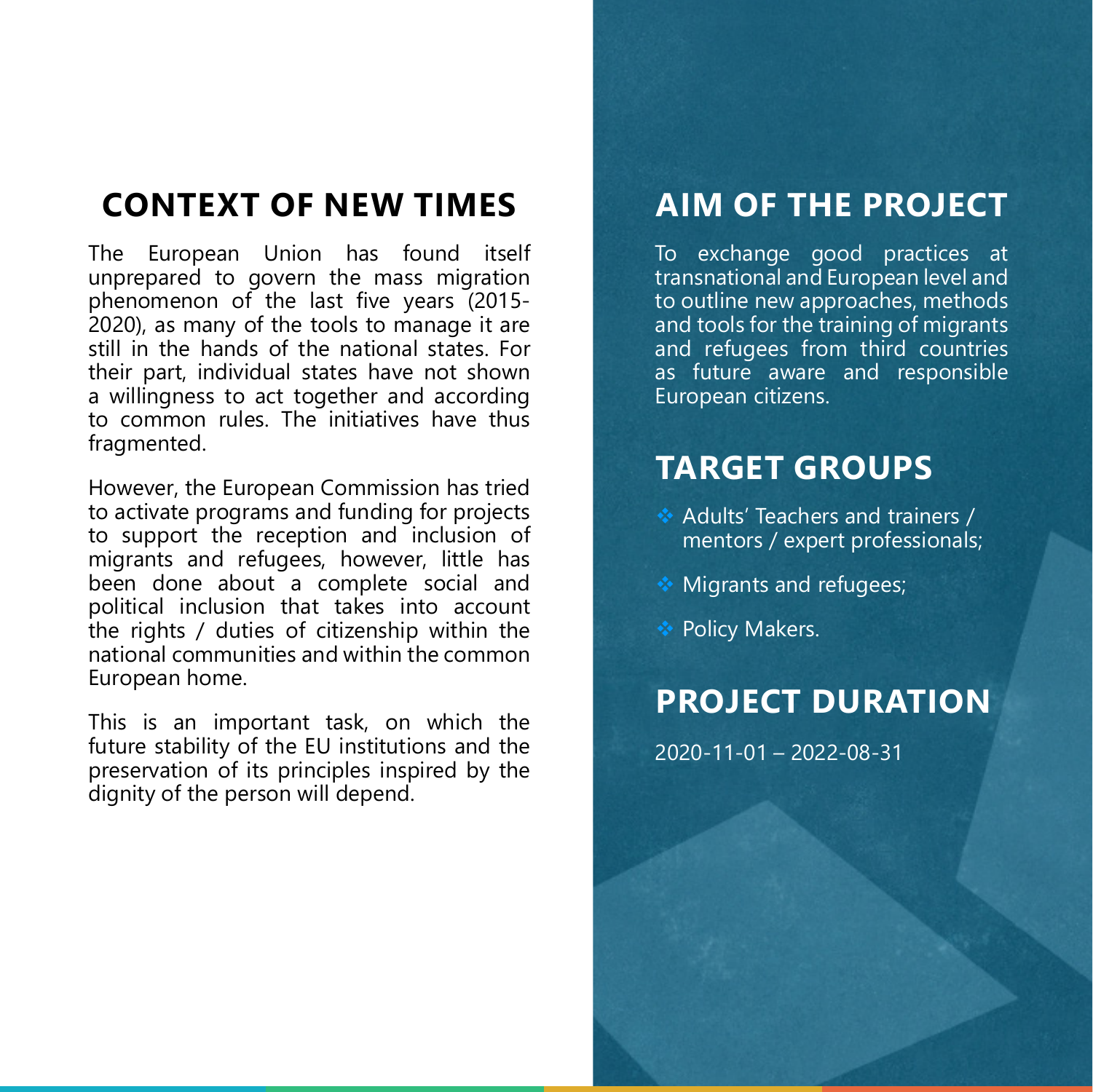## **THE OBJECTIVES THAT THE PROJECT PURSUES ARE THE FOLLOWING:**

- ❖ create a transnational network to promote the development and exchange at local, regional, national and European level of innovative and improvement practices aimed at supporting a more active participation of migrants and refugees from third countries in European society in terms of informed citizenship;
- $\leftrightarrow$  identify quidelines that allow the various operators who support migrants and refugees from third countries to quide them towards the acquisition of complex social and civic skills;
- imagine paths specifically intended for migrants and refugees for the knowledge of democratic values, fundamental rights, the project, the values and the history of the EU (education for European citizenship);
- $\cdot$  lay the foundations for the future realization of European civic education courses aimed at migrants and refugees, based on the educational model identified in the final report of the project.

#### **DURING THE PROJECT WE INTEND TO ACHIEVE THE FOLLOWING RESULTS:**

- **active involvement at local level and through the coordination of partner organizations, citizenship education experts and the various subjects involved in the training of migrants and refugees**  from third countries: linguistic and cultural mediators, educators, teachers of Education Centres for adults, social workers, pedagogists, operators of training agencies, voluntary associations, employment centres, etc.;
- **the development of new approaches, [methods, tools dedicated to European](https://www.kpmpc.lt/kpmpc/wp-content/uploads/2021/03/Overall-synthesis-of-National-Reports-with-collection-of-good-practices-on-the-transmission.pdf)  [citizenship education for effective social](https://www.kpmpc.lt/kpmpc/wp-content/uploads/2021/03/Overall-synthesis-of-National-Reports-with-collection-of-good-practices-on-the-transmission.pdf)  [and political inclusion of migrants and](https://www.kpmpc.lt/kpmpc/wp-content/uploads/2021/03/Overall-synthesis-of-National-Reports-with-collection-of-good-practices-on-the-transmission.pdf)**

**[refugees from third countries within](https://www.kpmpc.lt/kpmpc/wp-content/uploads/2021/03/Overall-synthesis-of-National-Reports-with-collection-of-good-practices-on-the-transmission.pdf) [European society.](https://www.kpmpc.lt/kpmpc/wp-content/uploads/2021/03/Overall-synthesis-of-National-Reports-with-collection-of-good-practices-on-the-transmission.pdf)** It will be an operational training model for European citizenship, dedicated to migrants and refugees from third countries, which, while taking into account the differences in national contexts, draws up common guidelines on active citizenship (NEW TIMES educational model);

**the preparation of a curriculum** that highlights skills, knowledge and skills to be developed (both educators / mentors and migrants) and **the index of training content to be developed** to meet the minimum agreed requirements.